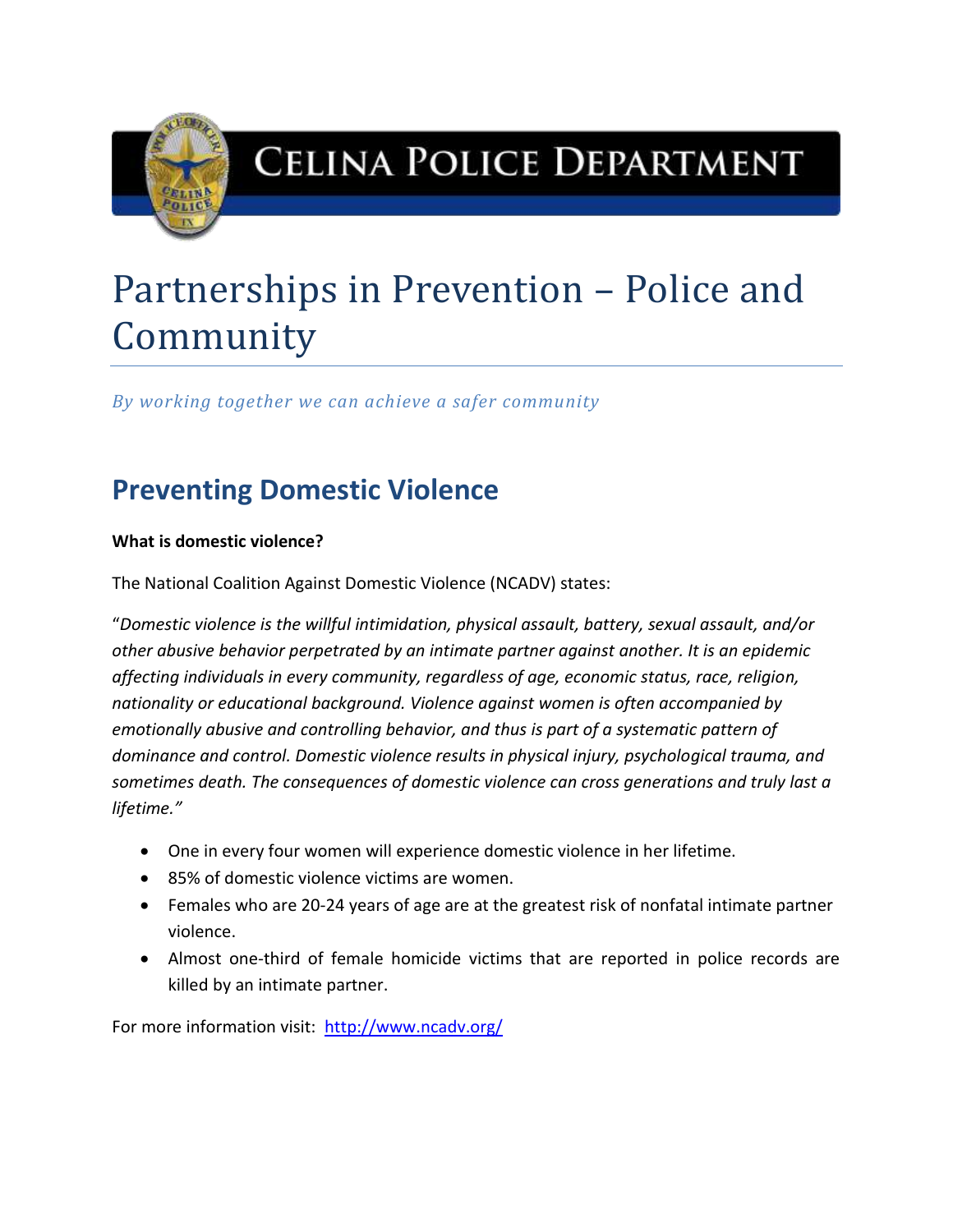### **Victim Services and Resources:**

**If you need immediate assistance, dial 911.**

**Hope's Door Hotline: 972-422-7233 (SAFE)**

**The National Domestic Violence Hotline: 1-800-799-SAFE (7233)**

**TTY 1-800-787-3224**

## **Getting Help – Safety Plan – Create your Safety Plan**

Please link to the **Getting Help** section provided by the National Coalition Against Domestic Violence (NCADV): <http://www.ncadv.org/protectyourself/GettingHelp.php>

### **Hope's Door – Helping Families Affected by Domestic Violence**

#### **Hope's Door can assist you with:**

- Hotline Services 24-Hour Crisis Line
- Emergency Shelter
- Domestic Violence Education/Information
- Counseling Individual & Group for Adults and Children
	- o In English and Spanish
- Teen Dating Violence Program
- Battering Intervention Prevention Program
	- $\circ$  (counseling for men) in English and Spanish
- Adult Aggression Management
- **•** Transitional Housing
- Referrals to Attorneys

Hope's Door – 972-422-2911 Crisis Line – 972-422-7233 (SAFE)

<http://www.hopesdoorinc.org/>